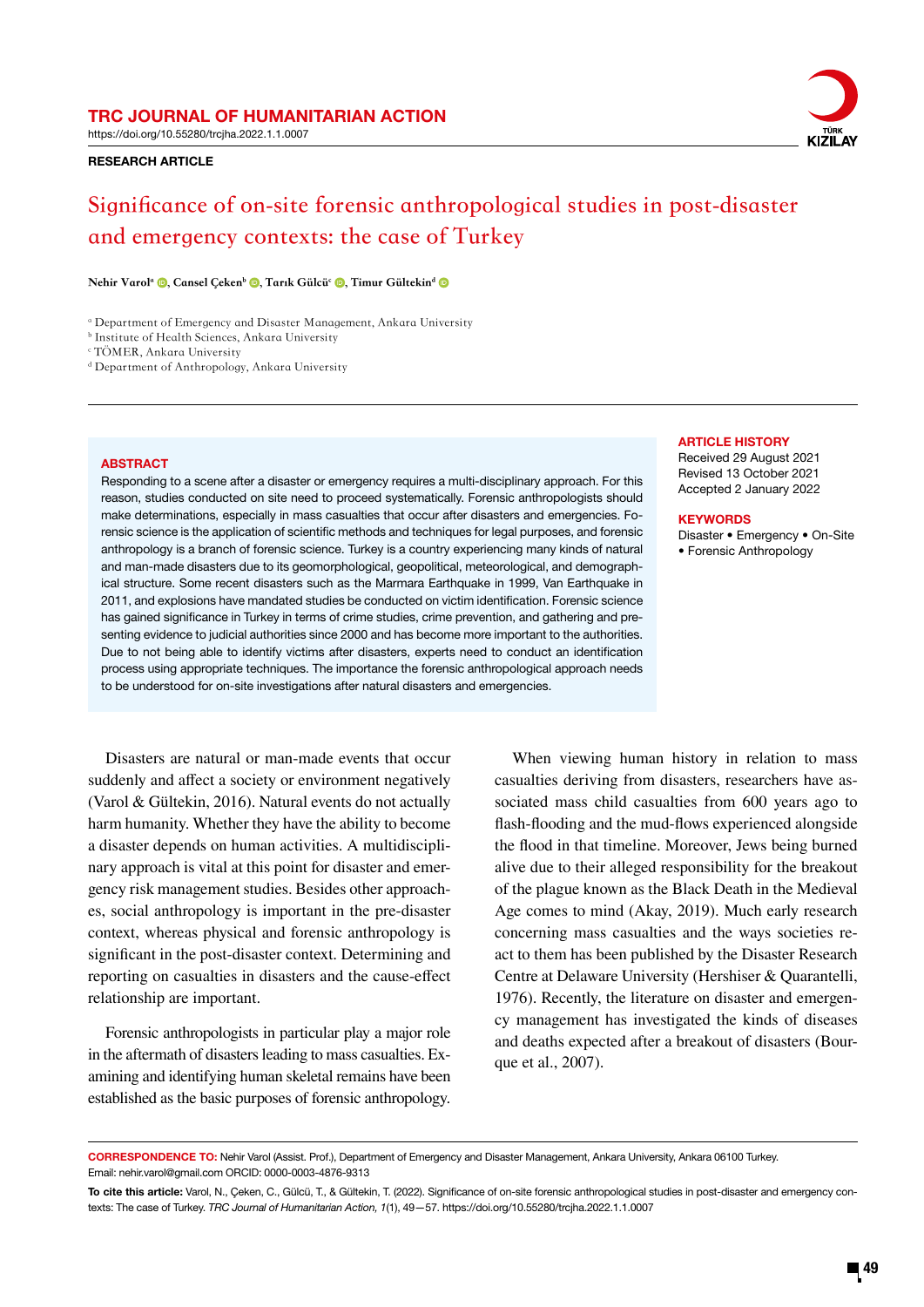Victim identification in natural disasters such as earthquakes, tsunamis, floods, avalanches, and landslides as well as technological and man-made disasters like aircraft and train accidents, terror events, and fires is crucial in the legal sense.

Early studies in forensic anthropology appear as research concerning murder cases rather than as scientific research and studies. In the murder case known as the Parkman Murder, John Webster, a professor of chemistry at Harvard University, was alleged to have murdered Dr. George Parkman in order not to pay his debt to him for the construction of the Faculty of Medicine building. He had dismembered the corpse in the anatomy lab and burned it in a tank. The dental plates remaining from the burned head were understood to belong to Dr. Parkman, and this revealed Webster as the culprit. The earliest skeletal survey recorded in history was performed in the USA in 1878 by Thomas Dwight. Dwight is considered the pioneer of forensic anthropology as he used the information acquired from human skeletons to identify fossils. Though known as one of the founders of physical anthropology, he also contributed to forensic anthropology with his studies on identification regarding skeletons, trauma, and photographic superimposition. Another contributor to forensic anthropology was T. Wingate Todd. Having taken photos and made anthropometric measurements of cadavers, Todd's studies on mass casualties as a result of wars and the re-identification of victims mark the most significant contribution to the development of forensic anthropology as a scientific discipline. In the contemporary context, disaster victim identification (DVI) teams and forensic anthropologists have collaborated with each other for identifying victims in the post-disaster context in many countries in the world. Contrarily, the police force being the only unit authorized to identify victims in post-disaster settings and anthropologists having been excluded from this process are considered drawbacks for Turkey. Prior to the Marmara Earthquake in 1999, the disaster management system was primarily based on intervention. A proactive approach has been shown for disaster management since Disaster and Emergency Management Presidency (AFAD) was founded in 2009. Discussions on the sociological dimensions of disasters as well as their physical aspects have begun since them. Hence, the term "disaster anthropology" has emerged in recent years in studies about disaster management in Turkey.

Detecting casualties is at least as important as their identification regarding non-criminal mass casualties from natural catastrophes. However, conducting these studies often entails difficulties because most casualties can either be destroyed, scattered, severely decomposed, burned, or beyond recognition (see Figure 1). The need disaster victim identification (DVI) in past disasters has gained significance over time and become a systematic study.

The process of gathering these findings and taking them to lab are as critically important as detecting the physical and biological findings on site after disasters and emergencies. Findings need to be preserved so as to protect the structure and avoid any harm; they must be packaged properly, from the time they are collected until their arrival in the lab setting (Bayer, 2003).

Even though the term "disaster anthropology" has been mentioned in the international literature, it has yet to be widely used in the area of disaster risk management in Turkey. As one branch of physical anthropology, forensic anthropology is important for studies concerning post-disaster contexts. Forensic anthropologists need to be included in the on-site examination team in order to identify victims properly after disasters and emergencies (Varol & Gultekin, 2016). The major method forensic anthropologists apply on site in post-disaster contexts are known as the Snow Protocol. The protocol Snow (1982) suggested for evaluating gathered information is the most commonly approved method. The Snow Protocol aims to find answers to the following questions:

1) Do the detected remains belong to human beings? The main purpose of forensic anthropologists is to determine whether or not the remains belong to human beings. Skeletal examination determines if it is of human or animal origin. In case the remains are composed of multiple parts, microscopic examinations are made.

2) How many people do the detected remains belong to? Following the determinations on whether the skeletal remains are human, efforts are made to answer how many people the detected remains belong to. Expertise is required to determine remains that have been burned, smashed, and mixed due to mass casualties in mass disasters. The available parts are categorized as belonging to a baby, child or adult, and, the number of people in the detected remains is determined based on morphological examinations.

3) When did the person die? Determining the time of death from postmortem skeleton remains is difficult. Anthropologists try to clarify the time of death by considering microscopic changes in the bone. Carbon-14 dating analyses is the preferred method for this (Ubelaker 2014; Ubelaker et al. 2006).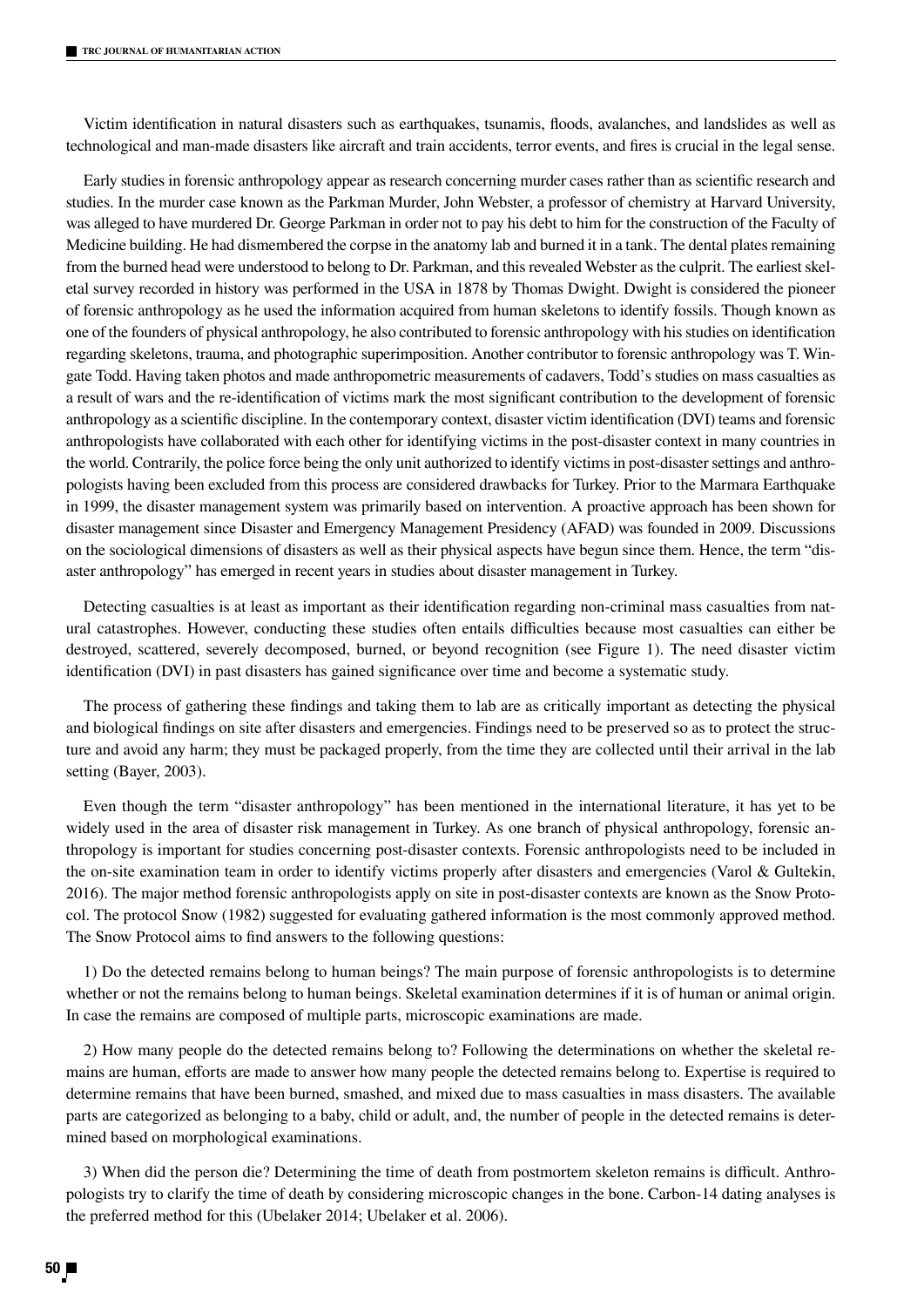4) How old was the deceased? A range of ages can be mentioned instead of determining the exact age. Degenerative changes, depreciation, and wear occur in bones following the completion of the growth process in adulthood. For this reason, different methods are used in age prediction for babies compared to children, as well as for youths compared to older adults. The epiphyseal fusion of bones and diaphysis length of long bones, particularly teeth, are taken into account in babies and children (Ubelaker 1989, 1991; Scheuer & Black, 2000).

5) What is the sex of the dead person? Gender is one of the major components in the process of identifying victims. Sex is determined more accurately if pelvis, skull, and long bones are available.

6) What is the race of the dead person? According to some scientists' classifications, three types of races exist: White (Caucasoid), yellow (Mongloid), and black (Negroid). These three types of legally determined races are differentiated according to their skull structures in legal cases (Pickering & Bachman, 1997).

7) What is the deceased's height, weight, and physical structure? The Fully method is the most reliable technique in height prediction. The approximate height of the skeleton is found by unifying parts of the remains from cartilages and joints in anatomical order using a glue. Almost all skeleton bones need to be available to apply this method appropriately.

8) Is there a significant anomaly in the skeleton? Are there visible signs of disease or injury? Many researches on trauma and injuries detected in the individual have been carried out by anthropologists. The biological profile of the person can be determined with these signs and they help to get access to findings for positive identification. Disease and trauma signs provide information about the lifestyle of the dead person.

9) How did the person die? Detecting trauma and surgical operations from skeletal remains provides information about the cause of the death. (Çeker, 2014; Stanojevich, 2012; Byers, 2005).

Whether due to climate change, greater population densities, pandemics, or migration, humankind will somehow be exposed to a wide variety of disasters in the future. Identifying the losses resulting from these disasters will become a more significant issue. As a general global tendency, forensic anthropologists are involved in site investigation teams, labs, and DVI teams. Contrary to this global trend, the police and gendarmerie carry out this investigation in Turkey. Hence, this study sets out to prove that forensic anthropologists also need to be involved in site investigation in Turkey.

When considering its geological structure, Turkey in particular is a country frequently exposed to natural disasters, especially earthquakes. Such events as the Marmara Earthquake in 1999, the Van Earthquake in 2011, and many terrorist attacks have mandated procedures for identification. Forensic sciences, criminal investigations, evidence collection and their presentation to judicial authorities by all competent authorities have become ever more important. The police and gendarmerie operate under the Ministry of Interior Affairs. Both forces have their peculiar criminal investigation labs and scene investigation teams. The Forensic Medicine Institute works under the Ministry of Justice and coordinates with universities' forensic medicine departments and institutes. Courts and prosecutors are able to request the expertise of these university departments (Polat, 2010). The major problematic issue for developing forensic sciences with regard to victim identification in Turkey is the lack of coordination between experts and departments or institutions.

# **The On-Site Forensic Anthropological Approach in Post-Disaster and Emergency Context**

Forensic anthropologists working in the field of forensic sciences determine the biological profile of the skeletal findings under examination; the age, gender, and height of the individual; as well as the presence of any trauma, health problem, or pathology reflected there and the quality of life or work (Adams, 2009; White et al., 2011; Pickering & Bachman, 2009). In addition, the forensic anthropologist sometimes needs supporting information to figure out whether or not a death is a forensic case and sometimes to reach a definitive conclusion.

Regarding the losses incurred as a result of disasters, forensic anthropologists primarily conduct individual anthropological examinations on bone and bone fragments. Before that, however, they need to carefully create crime scene investigation reports. For example, detailed reports should be created regarding the sketches, photographs, and features of the place where the skeleton was unearthed, and a holistic analysis should be made by evaluating these reports and data altogether.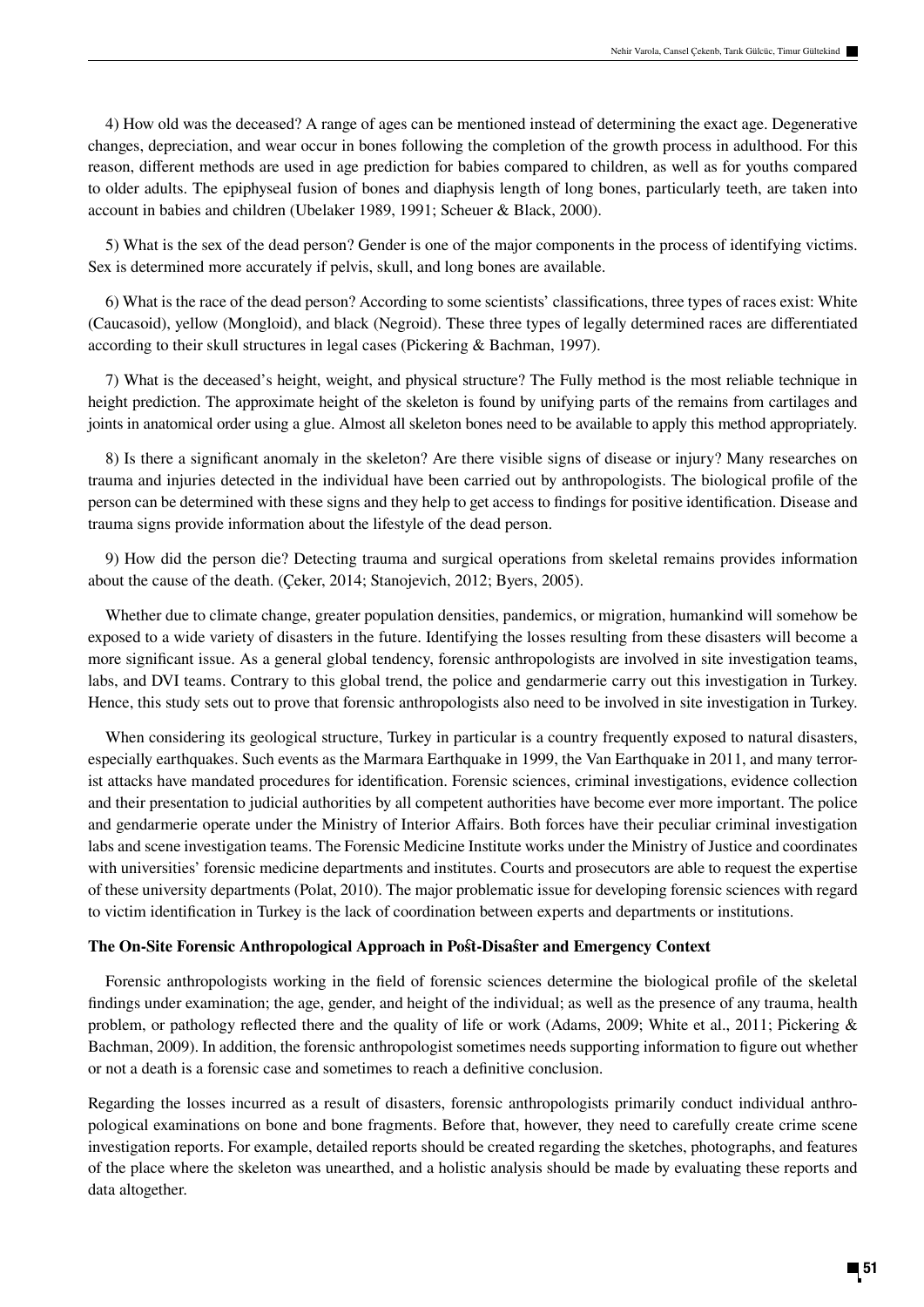As a result of the forensic skeletal anthropological examinations carried out:

- Morphological comparison methods using the bone mass, spongiosa structure, cortex thickness, and comparative osteology method should be applied in order to reveal whether the skeletal material at the scene is of human origin.
- In collective deaths in disasters, the morphological and morphometric properties of bones are examined, and the number of individuals at the scene is determined.
- The age of the obtained skeletal material can be determined by calculating the maximum lengths of ossification centers; epiphyseal and dental development; degree of erosion; symphysis pubis; facies auricularis; sutural, clavicle, and complex aging of long bones in accordance with childhood, adolescence, adult, and adult age periods.
- Sex determination is made by calculating the osteological and morphological features of the pelvic skeleton and skull as well as the lengths of the long bones.
- Individuals' height can be predicted from long bone lengths.
- Detailed trauma analysis should be done on skeletal remains to determine whether a trauma is ante-mortem, peri-mortem, or post-mortem.

In addition to the identification techniques mentioned above, modifications in the body, surgical scars, other scars, prostheses, traumas, soft tissue diseases, and some cultural practices (e.g., tattooing, scarification, branding, cutting, subdermal implants, transdermal piercings) applied to the body can provide clues about the identity of individuals (Randolph-Quinney et al., 2009).

Due to the inability of identifying victims after disasters, an expert must conduct the mentioned identification process using the appropriate techniques. The involvement of non-experts in the identification process causes the remains to get scattered and lost. Another problem for the first on-site response team in Turkey is the lack of necessary experts on these teams as well as a lack of inter-team coordination. The most important solution to this problem is the preparation of protocols based on the DVI guidelines prepared by Interpol. Forensic anthropologists have an increasing role at this point in minimizing on-site errors and accelerating the identification process. The systematized form of this process is termed as DVI. Disaster in terms of DVI means unexpected circumstances causing mass casualties.

The International Criminal Police Organization (Interpol) has published a DVI handbook that contains forms on data gathering as well as counselling about the techniques to use in identifying human remains following cases of mass casualties (Interpol, 2018; National Institute of Justice(NIJ), 2006). This manual from Interpol is commonly used to simplify disaster victim identification in international areas. This document outlines all four steps in the victim identification process. The disaster site is the region that covers all aspects of an event and determines where the processes of an event occurred as well as the relationship between the victim and the criminal (Bayer 2003). Post-mortem data collection refers to the materials that provide ample information for identification. Information acquired from a victim such as personal belongings, scars, or pathological findings on the body can be considered as examples of post-mortem data. Ante-mortem data denote the personal belongings of the victim such as jewelry and clothing as well as dental and medical records.

Turkey is a country that experiences many kinds of natural and man-made disasters due to its geomorphological, geopolitical, meteorological, and demographical structure. Some recent disasters such as the Marmara Earthquake in 1999, the Van Earthquake in 2011, and explosions have mandated studies be conducted on victim identification. Forensic science in Turkey has gained significance in terms of crime studies, crime prevention, and gathering and presenting evidence to judicial authorities since 2000 and has become more important to authorities. Reconciliation signifies the accurate identification of a victim as a result of comparing post-mortem and ante-mortem data.

On-site investigation is performed by the police and gendarmerie. Both forces have their own crime examination labs and scene investigation teams. The Forensic Medical Institute works under the Ministry of Justice in collaboration with the departments and institutes of forensic sciences at universities. For some criminal cases, the courts are able to request counsel from these departments (Polat, 2015). To make these studies more effective, institutions need further and stronger collaboration and coordination with each other.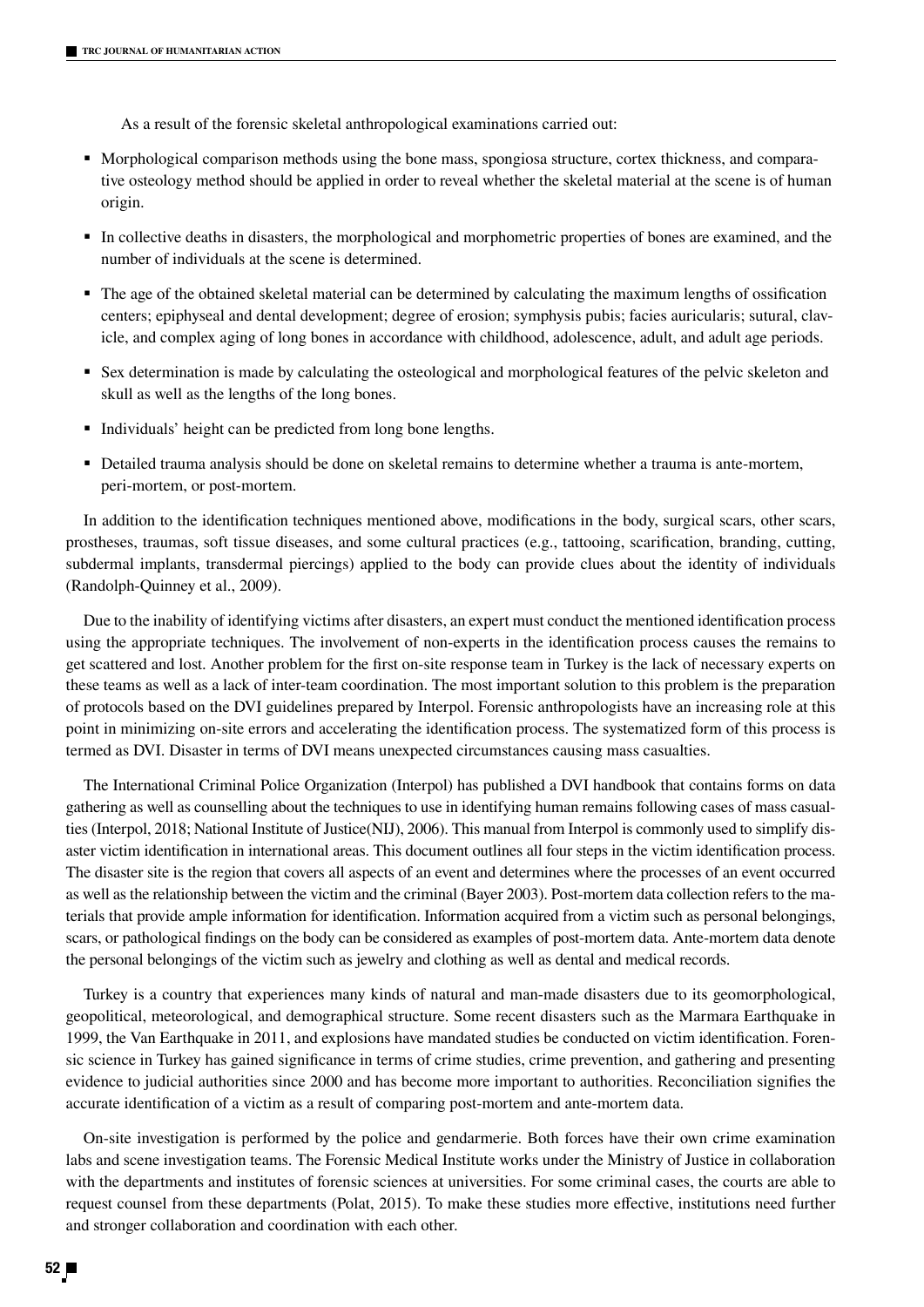

(a)



(b)

*Figure 1.* (a) Burn patterns on a single bone (Dirkmaat et.al 2012); (b) Heavily fragmented skeletal remains (Blau & Briggs 2011).

An appropriate on-site evaluation of skeletal findings is possible by involving forensic anthropologists in the on-site investigation team. As the first step, a forensic anthropologist determines whether skeleton findings belong to human beings or animals.

After determining the findings as belonging to human beings, forensic anthropologists also gain access to such information as whether skeletons are antique or current, the number of people to which the detected bones belong, the time of death, and the age of individual upon death (Konyar & İşcan, 2005, p. 89).

Traditionally, forensic anthropologists were asked to predict the biological profile of skeletal findings. These days, personal identification, trauma analyses, taphonomic analyses, and estimations concerning time elapsed since death, as well as determining the causes of mass casualties (i.e., either violation of international law/conflicts or disaster outbreaks) are common in addition to these traditional practices. For this reason, the importance of forensic anthropological studies lies in its contribution to providing information about the biological, bio-mechanical, evolutionary, and cultural bases of skeletal findings (Christensen, 2013).

Regarding events that occur due to disasters, every bone fragment found at a scene has great importance. For example, when researchers find a tooth, they can find answers to the following questions about this tooth: Does it belong to a human or some other animal? Which type of tooth is it (e.g., incisor, canine, premolar, or molar)? Is it a milk tooth or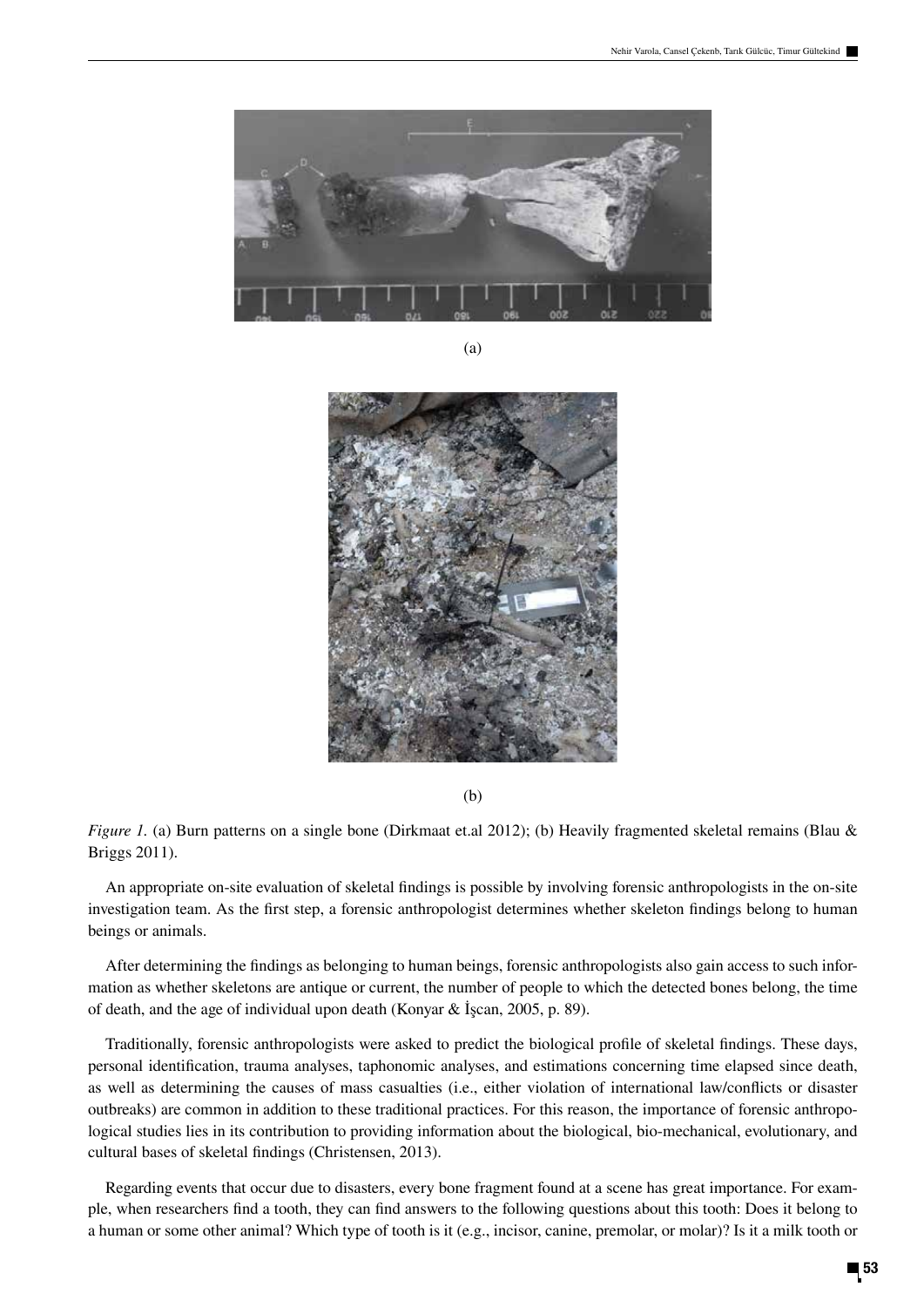a permanent tooth? Is it from the upper or the lower jaw? Which side is it from (right or left)? Was the individual suffering from any disease? What was the individual's age? What was the sex of the individual? Whose tooth could it be?

# **Discussion and Results**

Forensic anthropologists have been included in on-site investigation teams, labs, and DVI teams in many parts of the world. In Turkey, scene investigation is carried out by the gendarmerie or police. However, forensic anthropologists have started to be included in these studies as a recent trend in Turkey. DVI teams are included within the Criminal Police Lab, the Forensic Science Institute, and the Gendarme Forensic Lab in Turkey. Each of Turkey's 81 cities has an on-site investigation unit, while only 10 of these cities have criminal labs. Only one forensic anthropology lab is found, and that is in the Ankara Criminal Police Lab. As such, forensic anthropologic findings from all cities are transferred to this lab in Ankara, but this situation may result in various issues. No protocol exists regarding the methods for coordinating the on-site investigation teams who respond to mass casualties, nor in terms of reporting or conducting examinations.

Forensic anthropological studies offer significant information concerning the possible cause of individual deaths on the basis of human remains after disasters that happened long ago (Ceker, 2018). When evaluating human remains detected during a scene investigation, an expert osteologist needs to be consulted regarding such cases as the necessity for experience in forensic excavation as well as for determining whether the remains belong to a human being.

When considering the possibility of conducting scientific studies in the light of new technological analyses in the future, skeletal remains obtained from mass burials need to be well-preserved in the appropriate labs under acceptable conditions.

This study reveals the necessity of the multidisciplinary approach in on-site investigation studies in the context of post-disasters and emergencies. Having forensic anthropological studies becomes more significant as the human remains obtained from a scene become more fractured. Starting the identification process without changing the placement of human skeletal remains is majorly important for shedding light on the disaster and identifying the findings. For this reason, particularly in regard to the first on-site evaluation at a disaster area, the experience of forensic anthropologists must be consulted. In Turkey, the approach to the scene post-disaster should be based on learning forensic anthropology methods and techniques, opening forensic anthropology departments in higher education institutions, training experts and the teams that will take part in crime scene investigations. Universities need to graduate more people specialized in forensic anthropology, and these experts must be involved in the on-site investigation teams in the aftermath of disasters and emergencies. In this way, human remains can be identified appropriately and misidentification prevented through the excavations conducted in accordance with forensic protocols.

Forensic anthropologists need to be included in the on-site investigation team following disasters and emergencies to eliminate mistakes at the scene and to accelerate the identification process accurately. In summary, disaster risk management is an interdisciplinary process that requires expert involvement in the different phases of disaster management, such as preparation, response, and recovery. In particular, forensic anthropologists play a vital role in the response phase in terms of disaster victim identification.

Two other ways exist for classifying a disaster, and being aware of these is important as they can have a direct effect on DVI process. The first classification relates to what caused the disaster. Thus, the origin of a disaster may be classified as:

- Natural (e.g., earthquake, hurricane, flood)
- Man-made (e.g., plane crash, explosion, terrorism)
- Hybrid (natural but initiated by human activities; (Horswell, 2015).

Knowing what type of disaster one is dealing with is important for being able to dictate the number and physical state of the victims to be processed. The fact that one may be dealing with victims recovered from different environments or whether there are whole bodies or body parts can dictate what identification methods may ultimately be used or not used.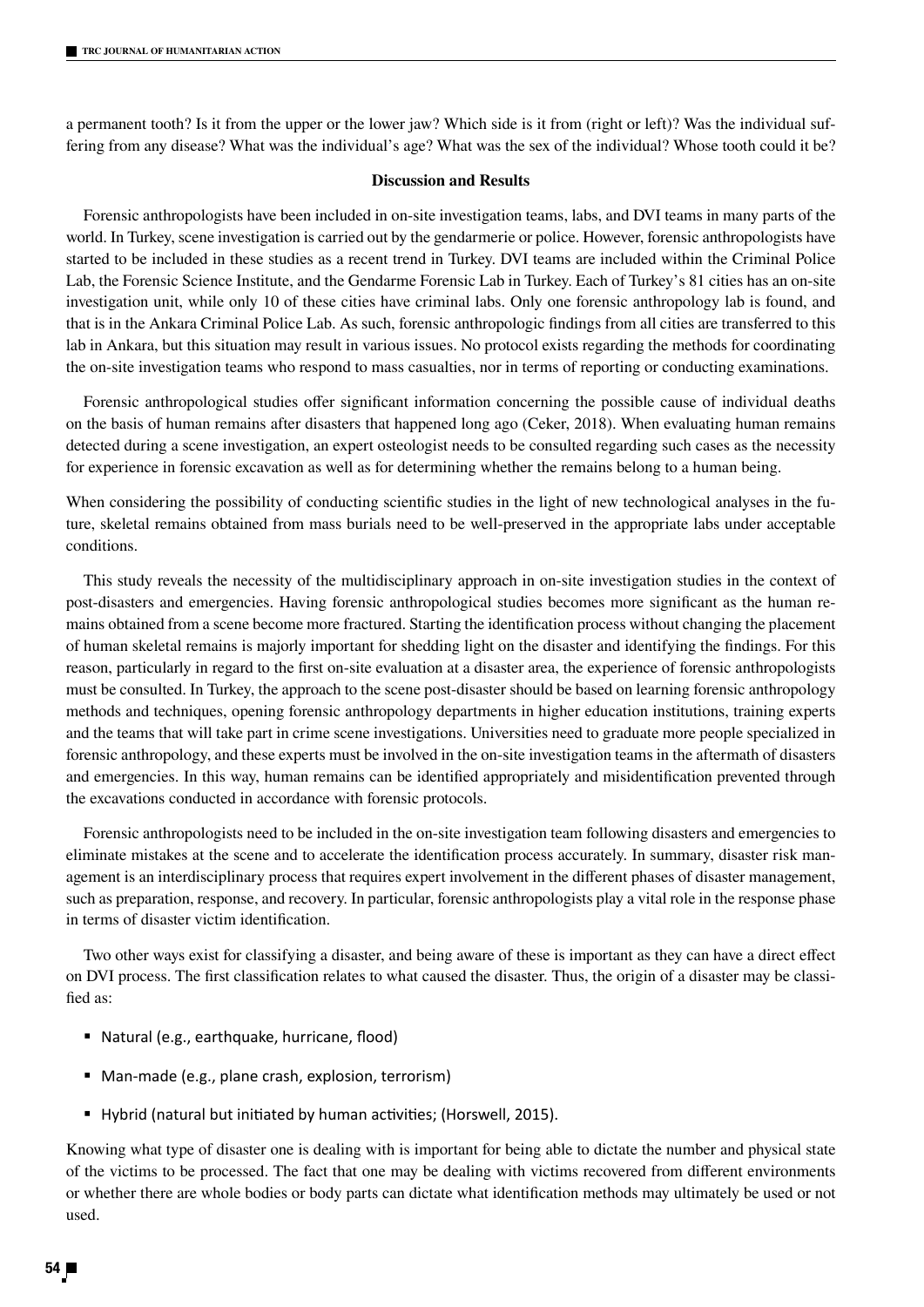All disasters produce victims of one sort or another. People or organizations may not be aware that there were even victims at the time of a disaster.

They may be identified as victims days, weeks, months or even years later, they can be identified as victims.

Below is a list of possible categories to which victims may belong; based on the particular disaster, some of these may not be relevant:

- Dead
- **Injured**
- Uninjured (but still affected)
- Witnesses/Onlookers
- Rescue workers
- The company employees, authorities, politicians
- Friends and relatives of all those listed above.

This study has only concentrated on identifying the deceased in a disaster, although understandably other victims may also need to be identified in order to receive appropriate support and treatment. Furthermore, the friends and relatives of the deceased who supply identifying information to the authorities should be treated as if the victims were still alive as the process they are asked to endure is beyond their normal sphere of experience.

As a result, forensic anthropologists are required to carry out identification studies over a wide range of perspectives, from soft tissue, teeth, trauma, modifications, variations, and DNA to cultural applications in addition to skeletal material. In order to perform these studies in a healthy manner, they must gain expertise by feeding off of different disciplines. Forensic anthropological studies provide the most significant data, especially in samples found in mass graves and in shedding light on situations claimed as war crimes. Learning forensic anthropological methods in post-disaster on-site approaches, increasing the number of forensic anthropology departments at universities, training experts in this field, and having forensic anthropological experts in on-site investigation should be prioritized. The employment of forensic anthropologists needs to be ensured in order to provide continuity to forensic anthropological studies and to appropriately apply the methods and techniques for on-site interventions. Excavations performed by teams containing forensic anthropologists in accordance with judicial procedures and detecting human-related remains appropriately lowers the loss of evidence. Ankara University has recently established MSc and PhD programs in forensic anthropology to ensure the employment of forensic anthropologists. Anthropology education takes four years to complete in Turkey. Those requesting to specialize in forensic sciences need to enroll in the MSc and PhD programs.

#### **Ethical approval**

Ethical approval is not applicable, because this article does not contain any studies with human or animal subjects

#### **Authors' contribution**

All authors contributed equally to this manuscript.

#### **Peer-review**

Externally peer-reviewed

#### **Funding**

This research received no external funding.

#### **Disclosure statement**

The authors report no conflict of interest.

#### **Author's ORCID numbers**

| Nehir Varol    | 0000-0003-4876-9313 |
|----------------|---------------------|
| Cansel Ceken   | 0000-0002-1903-2075 |
| Tarik Gülcü    | 0000-0002-9141-3593 |
| Timur Gültekin | 0000-0003-3520-5308 |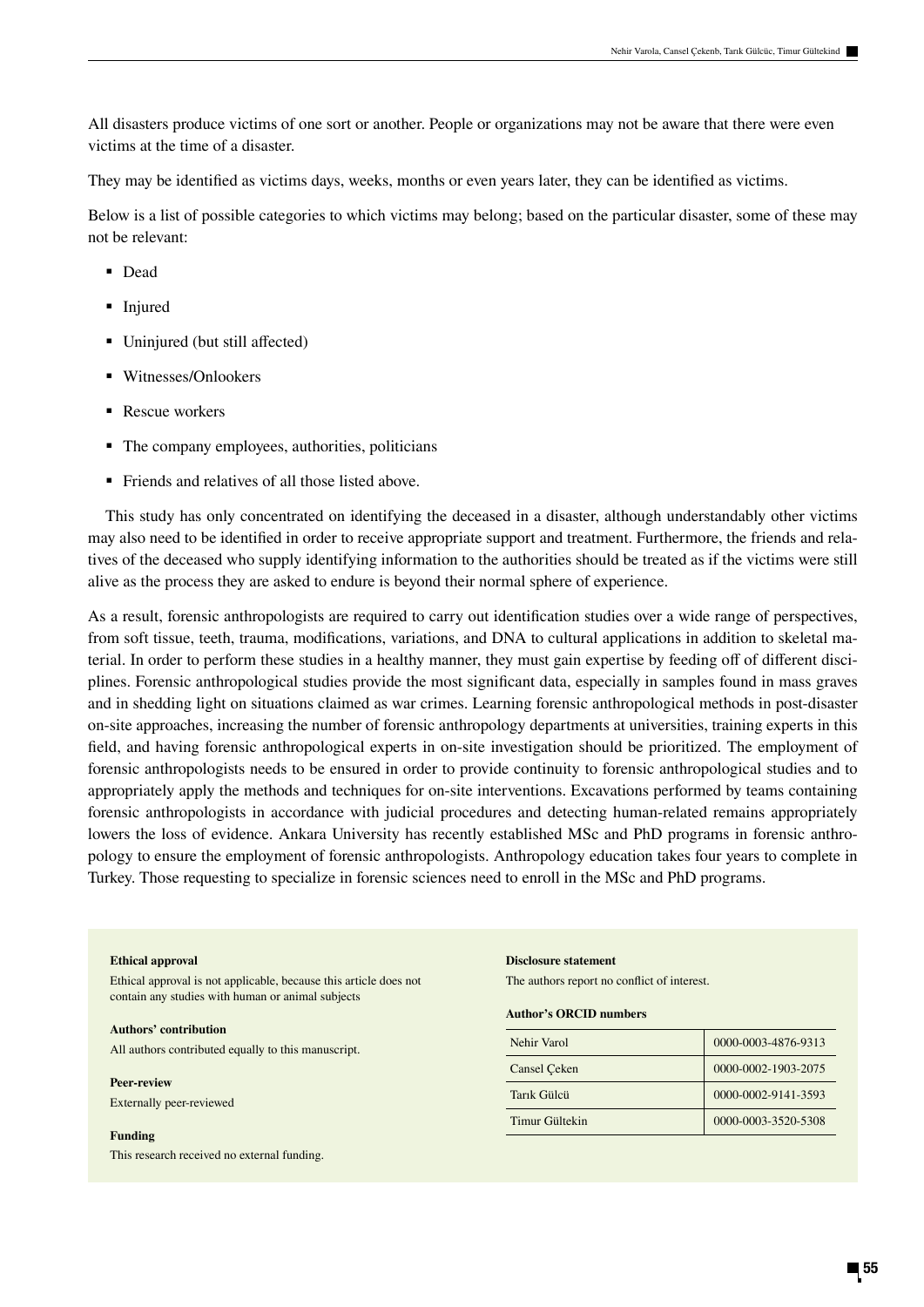# **References**

Adams, B. J. (2006). *Forensic anthropology* (*Inside forensic sciences*). Chelsea House Publishers.

Adams, J. B. (2009). *Forensic anthropology.* Infobase Publishing.

Akay, A. (2019). İklim değişikliğinin neden olduğu afetlerin etkileri [Climate change-caused disaster impacts]. In *İklim değişikliği eğitim modülleri serisi 15*. İklimin.

Bayer, M. (2003). *Olay yeri inceleme ve kriminal laboratuar analizleri* [On-site investigation and criminal laboratory analyses]. Seçkin

Byers, N. S. (2005). *Introduction to forensic anthropology A textbook* (2nd ed.). Pearson Education.

Blau, S., & Briggs, C. A. (2011). The role of forensic anthropology in disaster victim identification (DVI). *Forensic Science International*, *205*(1-3), 29–35.

Bourque, L., Siegel, J. M., Kano, M., & Wood, M. M. (2009). Morbidity and mortality associated with disasters. In H. Rodríguez, E. L. Quarantelli, & R. R. Dynes (Eds.), *Handbook of disaster research* (pp. 97–112). Springer.

Christensen, A. M., Passalacqua, N. V., & Bartelink, E. J. (2013). *Forensic anthropology: Current methods and practice*. Academic Press.

Christensen, A. M., & Crowder, C. M. (2009). Evidentiary Standards for Forensic Anthropology. *Journal of Forensic Sciences*, *54*(6), 1211–1216. https://doi.org/10.1111/j.1556-4029.2009.01176.x

Çeker, D. (2014). Adli antropolojide perimortem ve postmortem kırıkların ayırımı ve travma analizlerindeki önemi [Differentiating perimortem and postmortem fractures in forensic anthropology and its importance in trauma analysis]. *Antropoloji*, *27*, 47–64.

Çeker, D. (2018). *Adli antropolojide yaş tahmini metodları* [Age estimation methods in forensic anthropology]. *Ankara Üniversitesi Dil Tarih Coğrafya Fakültesi Antropoloji Dergisi*, *35*, 35–54.

Dirkmaat, D. C., Olson, G. O., Klales, A. R., & Getz, S. (2012). The role of forensic anthropology in the recovery and interpretation of the fatal-fire victim. In D. C. Dirkmaat (Ed.), *A companion to forensic anthropology* (pp. 113–135). https://dx.doi.org/10.1002/9781118255377

Hershiser, M. R., & Quarantelli E. L. (1976). The handling of the dead in a disaster. *Journal of Death and Dying*, *7*(3), 195–208.

Horswell, J. (2015). Accreditation: crime scene investigators. In J. Payne-James & R. W. Byard (Eds.), *Encyclopedia of forensic and legal medicine* (pp. 1–11). Elsevier.

International Crime Police Organization. (2018). *Disaster victim identification guide*. https://www.interpol.int/Howwe-work/Forensics/Disaster-Victim-Identification-DVI

Interpol. (n.d.). *Disaster victim identification guide. disaster victim identification*. https://www.interpol.int/How-wework/Forensics/Disaster-Victim-Identification-DVI

İşcan, M. Y. (1988). Rise of forensic anthropology. *Yearbook of Physical Anthropology*, *31*, 203–230.

İşcan, M. Y. (2001). Global forensic anthropology in the 21st century. *Forensic Science International*, *117*(1-2), 1–6.

İşcan M. Y., & Konyar, E. (2005). Adli arkeoloji: Olay yerine arkeolojik yaklaşım [Forensic archaeology: On-site archaeological approaches]. *Arkeolojı ve Sanat*, *120*, 89–100.

İşcan, M. Y., & Steyn, M. (2013). *The human skeleton in forensic medicine* (3rd ed.). Charles C. Thomas.

National Institute of Justice. (2006). Victim satisfaction with the criminal justice system national institute of justice. *Journal Science*, *253*, 16–18.